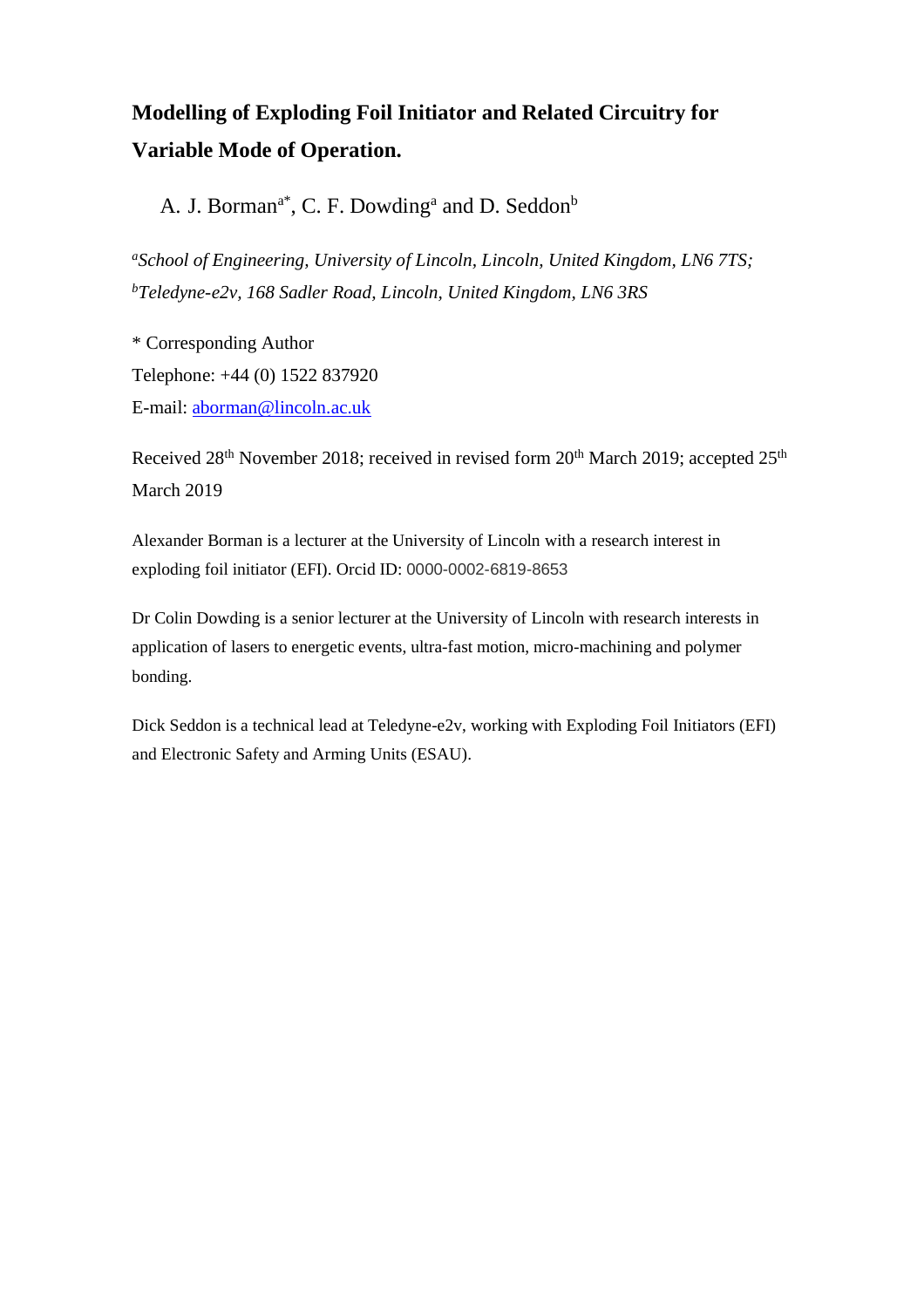# **Modelling of Exploding Foil Initiator and Related Circuitry for Variable Mode of Operation.**

Analytical and numerical models, validated against published data, were developed to calculate the velocity and time of arrival duration (ToAD) of the flyer-plasma material at the top of the barrel of an exploding foil initiator (EFI), as commonly used in explosive devices. Such tools will aid system designers in the optimization of capacitor discharge circuit (CDC) or EFI bridge material properties.

The analytical elements of the approach developed support the requirement for consideration of mass ejection variation with respect to initial capacitor voltage.

The numerical elements of the approach developed demonstrate that EFI design alteration to increase flyer mass is less effective in reducing ToAD than supply voltage modulation via the CDC. This finding is of particular relevance for in situ control of functional performance characteristics. This work goes on to demonstrate that such control is impracticable when using HNS, since the initial capacitor voltages necessary to yield appropriate ToAD for deflagration deliver insufficient energy to instigate a response from the EFI.

Keywords: exploding foil initiator; time of arrival duration; finite element modelling

### **1 Introduction**

Exploding foil initiators (EFI) are laminar structured devices, first developed in the 1970's at Lawrence Livermore National Laboratory (1). Most prominently, the EFI is implemented as the first stage of a detonation train by discharging a high voltage capacitor through a thin, shaped foil "bridge" causing state changes from solid through to ionized plasma. This discharge is instigated by means of closing a triggered vacuum switch. An electrical insulator layer is located above the bridge layer and beneath a hole (barrel) in the layer above. A portion of the insulator layer is ejected up the barrel and into an explosive pellet positioned atop. Typical operation here initiates detonation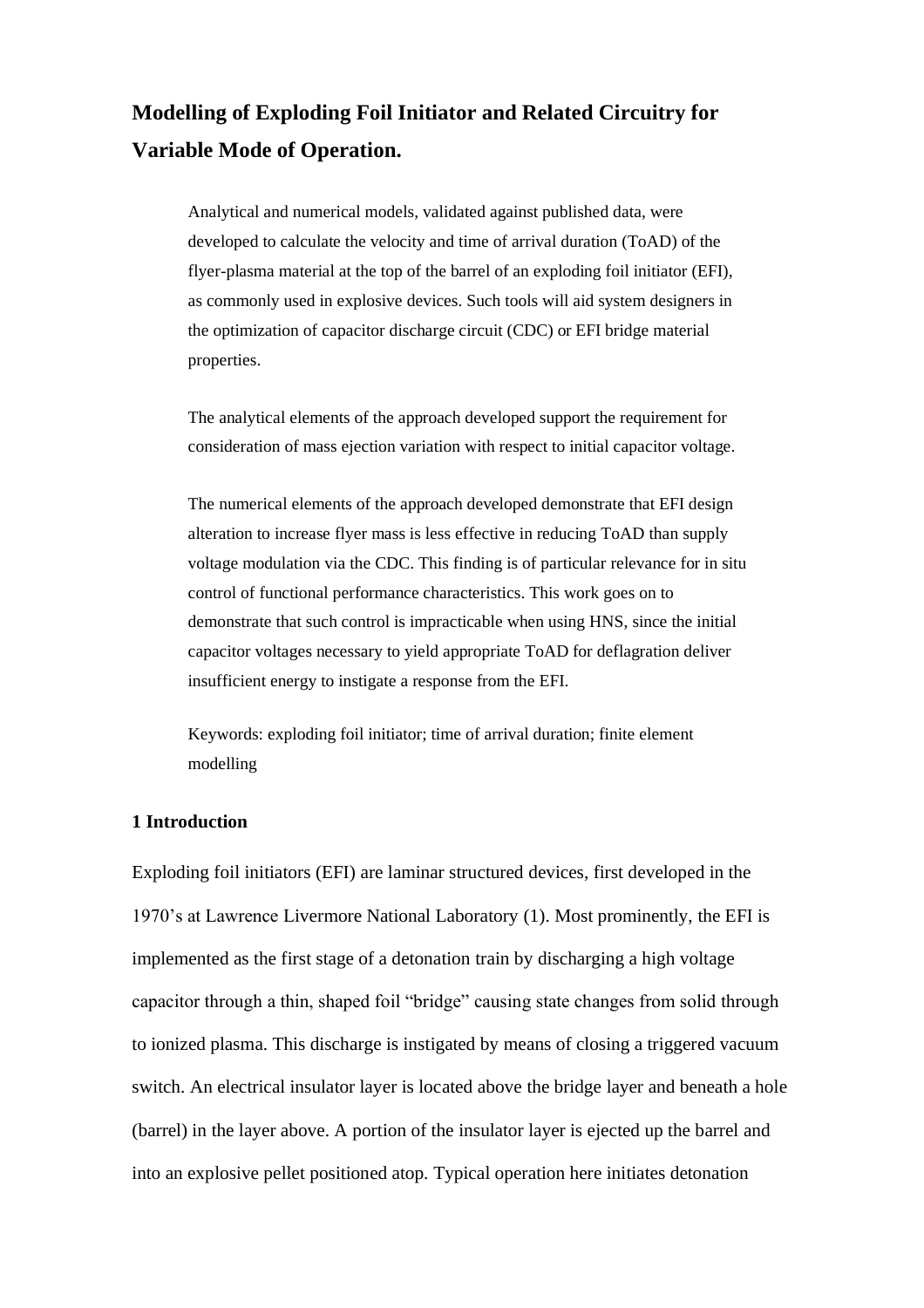within the pellet, which may go on to initiate further detonations in the explosive train.

Schmidt et al. (2) consider modification of the Gurney equations to calculate velocities and positions of the flyer layer. The Gurney equations, are a set of equations which characterize the initial velocities of fragments emanating from bombs, shells or grenades (3). Schmidt et al. adapted these equations for EFI analysis, using an altered experimental power curve to act as the time dependent energy term in these equations. There is, however, a requirement in this method for empirical treatment of energy and power post-burst of the bridge and correction factors in order to produce good correlations. Whilst the Gurney equations produce good comparisons with experimental work (2), the Schmidt et al. model had not been validated when considering the variables of the materials and geometry of the flyer and foil.

Furnberg et al. also produced an empirical model describing the resistance of the bridge, which changes during firing of the EFI, containing multiple electrical parameters which are variable to optimize the correlation between the model and experimental data (4). The Furnberg et al. model simulates the electrical elements of the EFI's capacitor discharge circuit (CDC). The model was formed from two equations, the first describing the pre-burst period of the bridge, the second the post-burst period. Furnberg et al. note that, of the seven parameters featured in the pre-burst equation, six are determined through "trial and error" with previous experience governing which key parameters are taken into consideration (4). The model calculates accumulated energy and variation in resistance and feeds these values back into the firing system circuit model, denoting the burst energy as the point at which the modelling approach is switched from pre- to post-burst firing calculations. Extrapolation of the model to larger bridge sizes was conducted and successfully met experimental trial results (4).

Ghosh produced a simulation of an EFI, working on the assumption that the foil exhibits linear resistivity variation with temperature change and that energy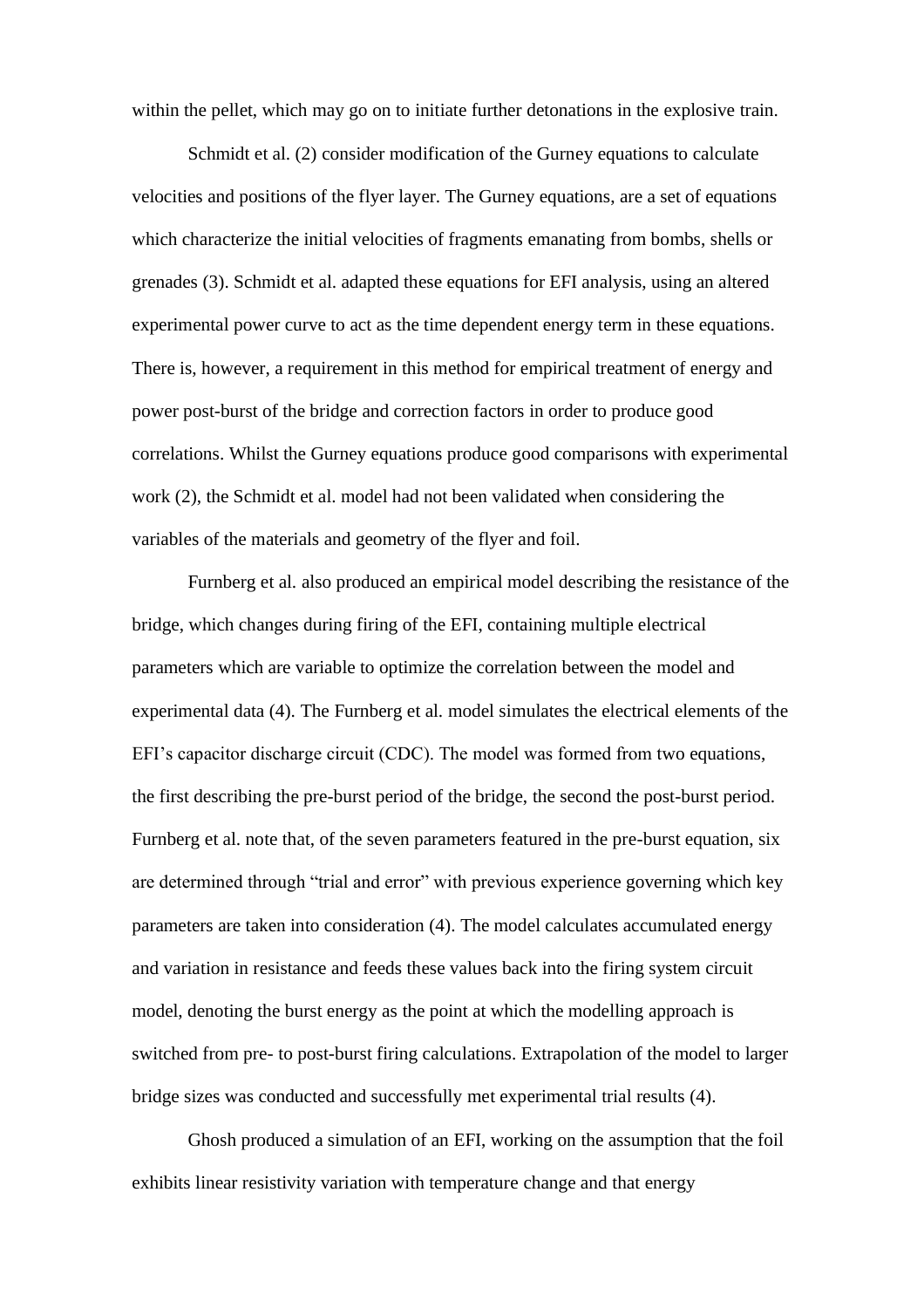accumulation in the foil is equal to the amount of Ohmic heating (5). Changes in state are considered and the current density at the point of burst is used to calculate a flyer velocity, based on the Gurney equations. Based on a construction of copper foil and Mylar flyer, Ghosh's EFI flyer velocities were predicted to be between 1.4 and 2.4 km.s<sup>-1</sup>. The model was then varied for configurations of different EFIs and compared with the results of other journal papers with variable results. Ghosh notes that a lack of information for some bridge materials limited the reliability of the simulation in some cases. The temperature response is also noted to be too simplistic when assumed to be purely linear, requiring a non-linear resistivity model. It was also noted that, as the time to burst increased, accuracy fell owing to the heat dissipation that had not been factored into the model (5). Ghosh concluded that this simplified model is only suitable for copper bridges with less than 1μs burst times (5).

Nappert modelled EFI operation by calculating bridge foil current as a function of time, feeding this into the Gurney equation to calculate flyer velocity based on the current density at the time of burst (6). Conservation of momentum equations combined with initiation criterion for specific explosives were then used to predict the effect of the EFI on the explosive pellet. Nappert notes that, whilst the high voltage predictions are in line with experimental results, lower voltage predictions are not as closely correlated with observed velocities (6). Additional work recommended by Nappert would be the collection of further data in order to fit capacitor discharge and bridge foil resistivity. It should be noted that Nappert's work utilized parameters for the Gurney equation calculated by other researchers (6).

Smetana et al. used finite element analysis (FEA) to model a thick film initiator, used as a safety device in the automotive industry. Smetana et al. noted the importance of the materials chosen for construction and their effect on the thermal conductivity of the device and the requirement for numerical simulation to both optimize the design of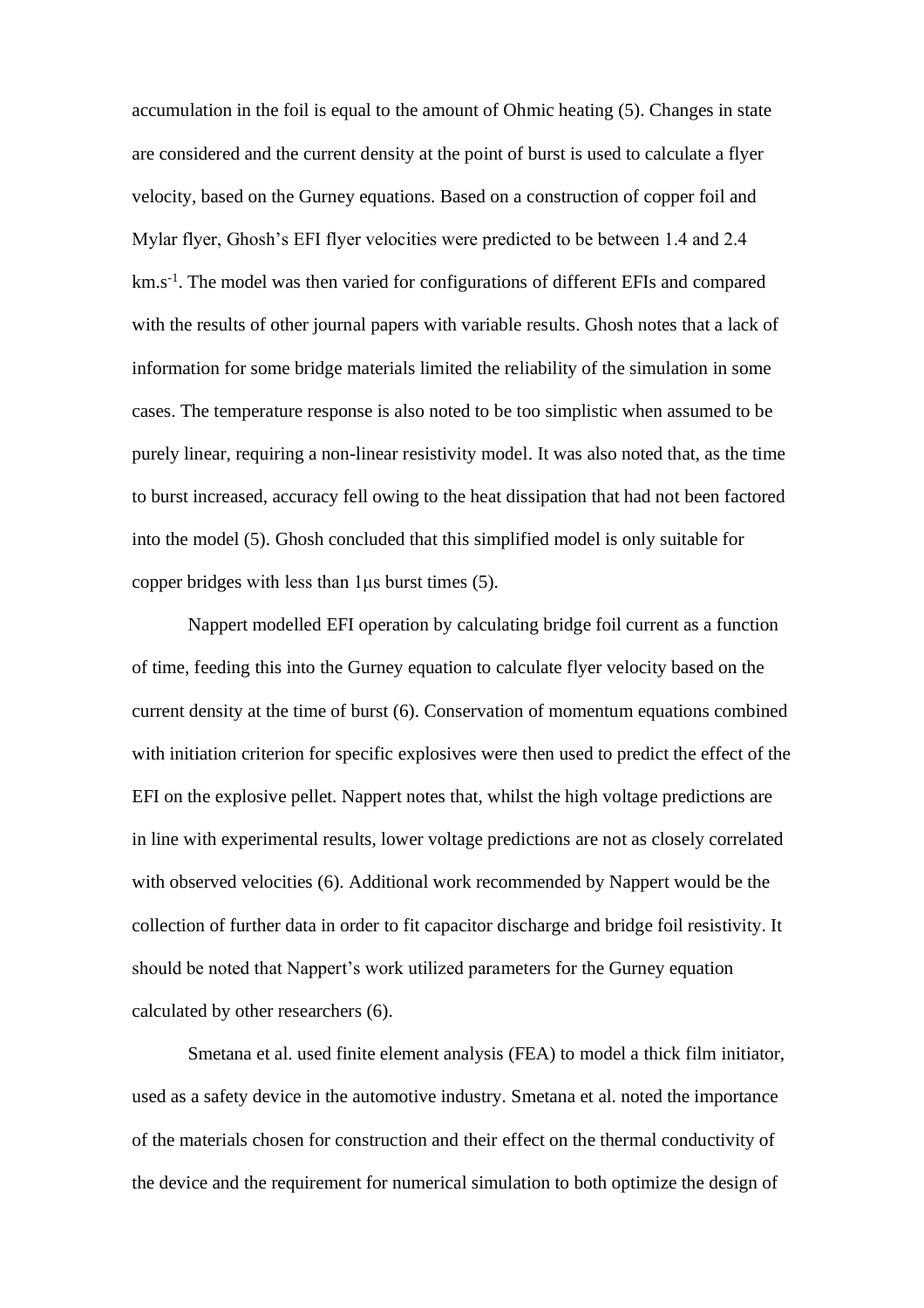the unit and characterize material diffusion occurring within it (7). It should be noted that the thick film initiator discussed in (7) differed in its layers of construction, hence, whilst similar methodologies may be applied here, results may differ.

Chritensen and Hrousis began to progress modelling of the EFI into three dimensions using magnetohydrodynamic simulation on a range of EFI sizes (8). These models considered both varying current and voltage in the system; model validation highlighted areas for further development, including future validation of global equations of state for bridge materials (8).

One such explosive that may be initiated by the EFI is hexanitrostilbene (HNS), detonated through shock by the impact of EFI flyer layer and vaporized bridge material (9). When considering HNS, Schwarz, (9) investigated the initiation of various grades and densities of this material using EFI. Schwarz's findings demonstrated that lower impact pressures reduced the probability of detonation and that longer pulse durations (achieved by increased thicknesses of the flyer layer) reduced impact pressure. Schwarz also demonstrated the non-linearity of the boundary between initiation and noninitiation whereby, as impact duration increases beyond 1.5µs, the pressure required for initiation remains constant. Furthermore, grain size of the HNS was shown to influence the trends displayed in sensitivity; coarser textured explosives were demonstrated to be more sensitive to low pressure, longer duration impacts, whilst fine grain explosives exhibited more sensitivity at higher pressures (10). The shape of the interaction face of the shock-front has also been demonstrated to wield influence on initiation behaviour (11, 12). (12) also identifies the time at which the explosive acquires the maximum amount of energy from the initial shock to be of importance in critical energy calculations. This instant can be identified using time of arrival, from analytical calculation (Section 2.1) or via empirical measurement (13), in addition to ToAD.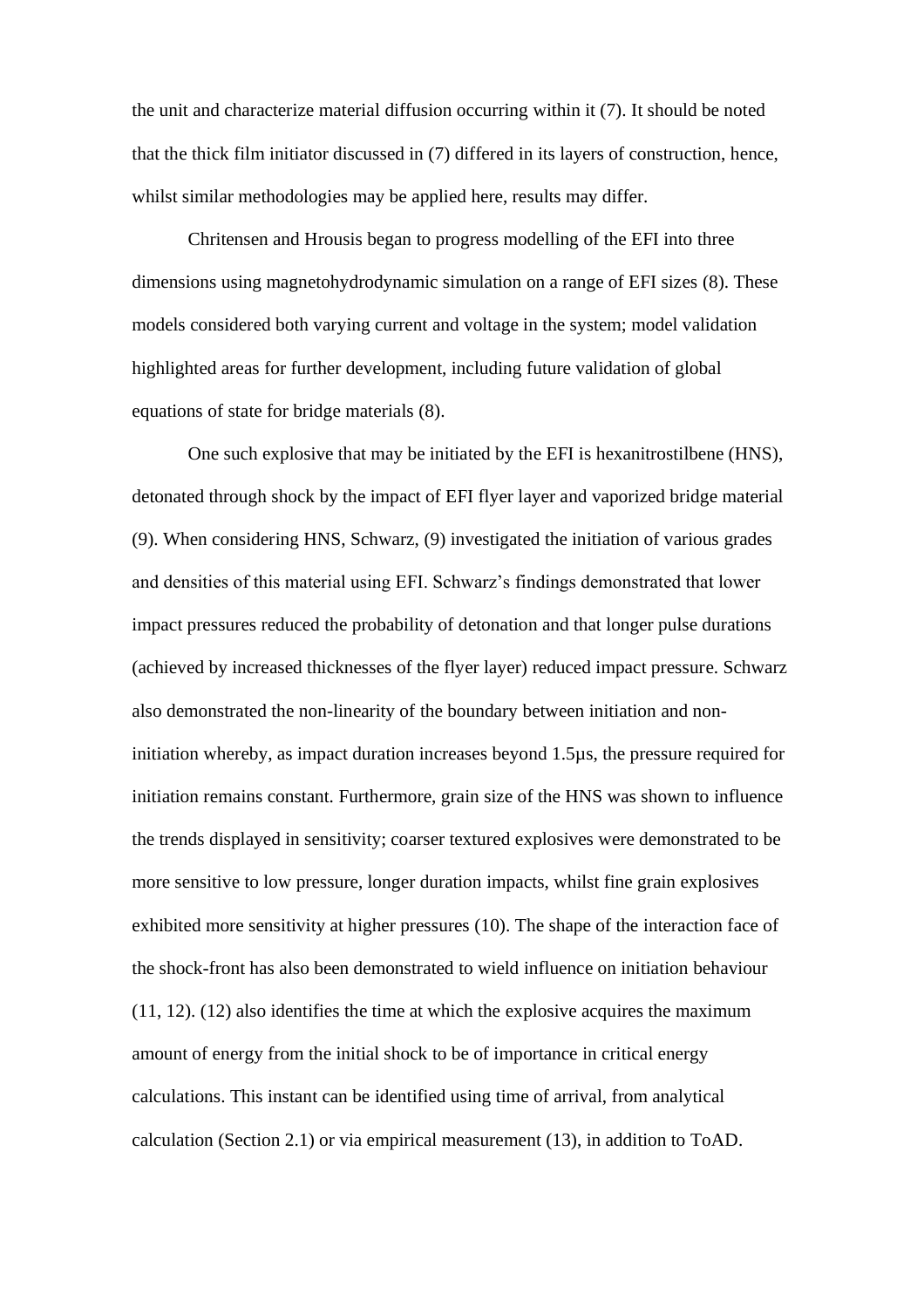Detonation has been shown to not be immediate upon impact of the flyer, the resulting compression waves through the explosive causing decomposition of the material which accelerates the wave front; should this exceed the material's threshold velocity for detonation (14), 7-7.1 km.s-1 for HNS (15), the reaction has undergone the process of deflagration to detonation transition (DDT) (14) and the process of detonation takes over.

Flyer-explosive interaction has been observed to be of importance when considering system behavior, the work of (13) utilized an experimental technique to measure the velocity of ejected material from the barrel at high speed with the pellet removed, for a range of initial capacitor voltages. This work sought to understand the mode of operation of EFI in greater detail for the purpose of controlling and modifying this behavior in line for selective deflagration or detonation modes of operation. Deflagration has been identified as achievable using EFI (16, 17).

From the observations and postulations presented within (13), analytical and numerical models have been developed and are presented herein and compared with the data of (13). The full experimental procedure has been presented previously, (13), and hence will not be reproduced here; however, where additional processing to the raw data collected has taken place, such processes will be described.

#### **2 Model Development**

Time of arrival duration (ToAD) has been predicted for an EFI driven by a CDC using a finite element model developed within a simulation package (Ansys 17.1, Explicit Dynamics) with initial boundary conditions calculated analytically. The model begins from initial electrical calculation, culminating in flyer velocity.

The electrical circuit considered is a closed loop RLC series circuit with closing of a triggered vacuum switch commencing circuit operation.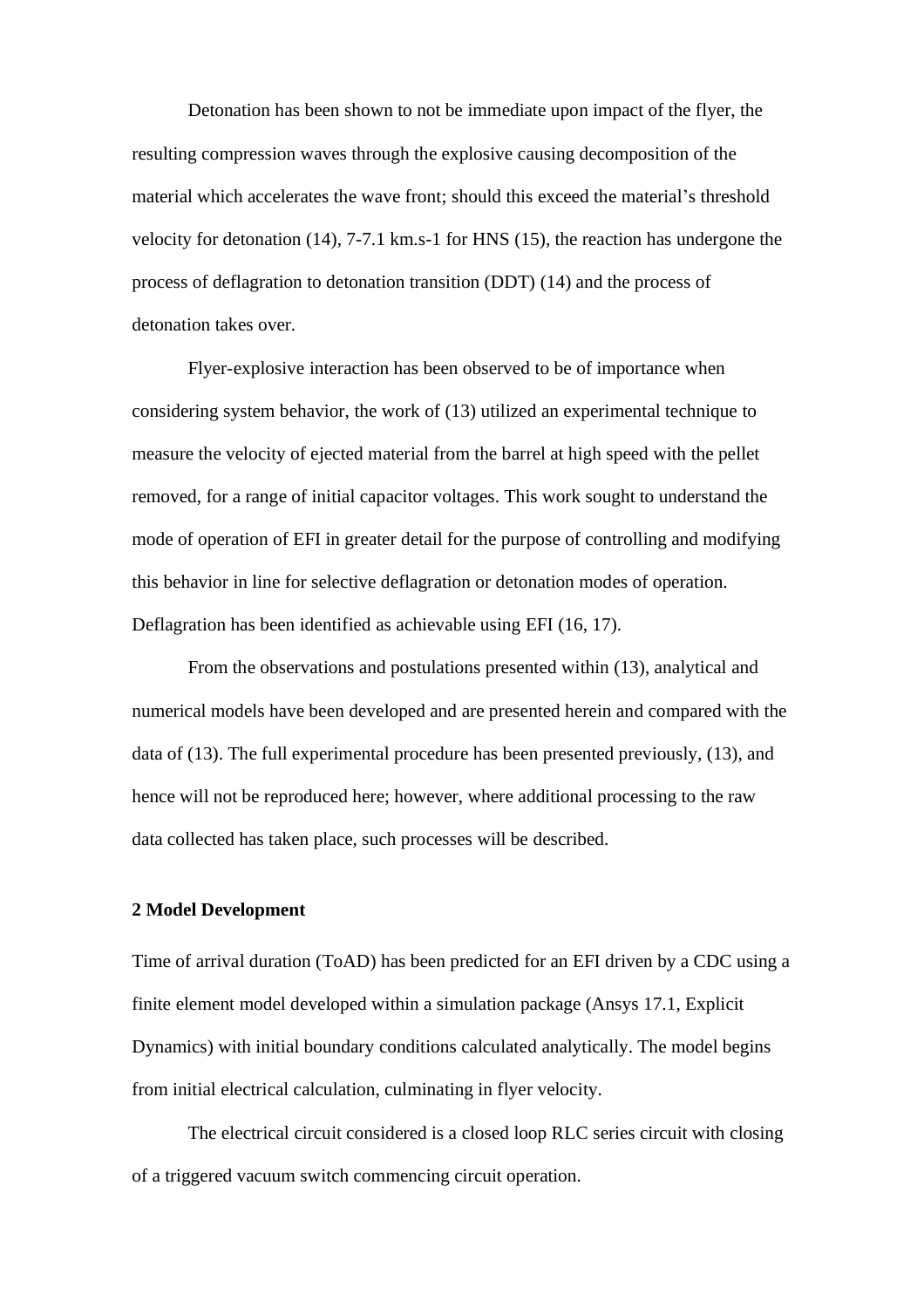### *2.1 Preliminary Analytical Calculations*

The analytical calculation steps described herein build upon the observations of (13) and can be broadly broken down into three phases: a time iterated phase determining the state of the bridge; an energy calculations phase which determines the transfer of the remaining energy from the capacitor and the solution phase reporting flyer ejection information (i.e. fire/no fire; velocity).

# *2.1.1 Time Iterated Phase*

In the calculations which follow, *t* is the time the calculation has reached; if *t* is less than the activation time of the trigger vacuum switch, *s*, in the circuit, then

$$
I_S = \frac{I_{max}}{s} t \tag{1}
$$

where  $I_s$  is the current for that time step. Otherwise, if  $t$  is greater than or equal to  $s$ ,  $I_s$  is calculated thus:

$$
I_S = I_{max}(e^{\frac{-(t-s)}{RC}} \frac{-R(t-s)}{L})
$$
\n(2)

where R is the resistance, C is the capacitance and L is the inductance of the circuit. Whilst resistance is variable during operation (see equation 3), for the purposes of this work, it is assumed to be fixed during each time step iterated.

### *2.1.2 Energy Calculation Phase*

Basic circuit calculations (18), allow use of current to calculate the cumulative energy transferred during time *t*. This energy is then all assumed to be transferred to the EFI bridge (valid as long as the initiation duration is <1µs, as described by Ghosh (5)) and cause temperature increase and a change of state within.

To identify the nature of the bridge during each time step, the energy required to raise temperatures in particular states of matter or transition between states is calculated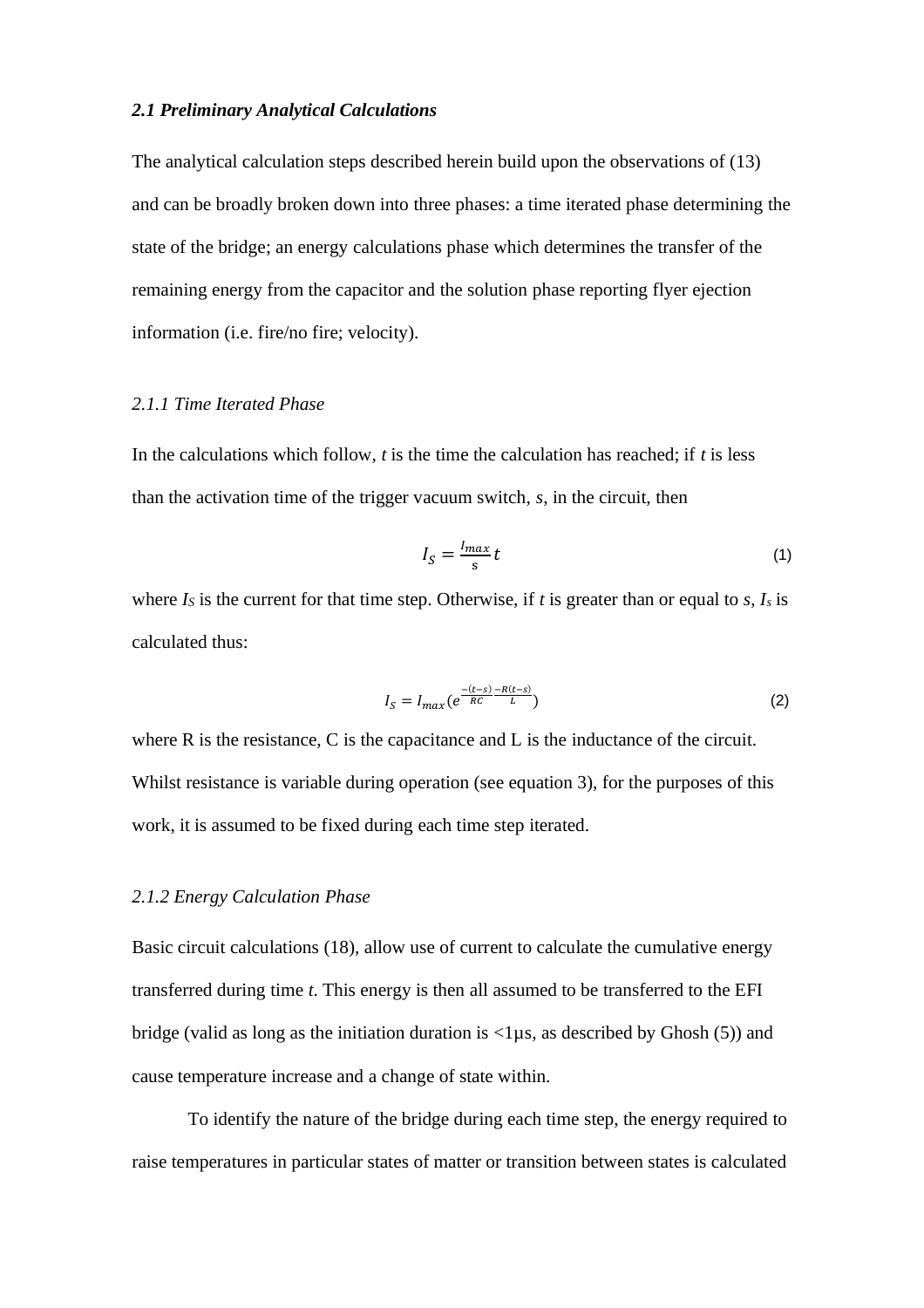using standard calculations of internal energy and heating (18). For the purposes of this work, the percentage ionization of the bridge for initiation to occur was set to 20%, in line with other works (19). This based on the calculations of (20), considering first ionization energy of copper, predicted burst according the work of (21), predicted burst pressures and the Saha ionization equation (22).

The cumulative energy is compared with these energy requirements and hence the state of the bridge identified. If sufficient energy to initiate the flyer transition has been transferred, the calculation progresses to the next phase, otherwise the time iteration phase repeats, *t* increasing by a time step. The flyer is assumed to begin traversal of the barrel immediately upon 20% ionization being achieved.

If the calculation remains in phase two, resistance of the bridge is varied to reflect the current state of the bridge, standard equations (18) used for individual states of matter, accounting for changes in temperature and hence associated changes in resistance, with equations 3a-c used for transitory states between solid and liquid, liquid and gas and gas and plasma respectively.

$$
R = \left(\frac{E_x - E_S}{E_m - E_S}\right) R_L + (1 - \left(\frac{E_x - E_S}{E_m - E_S}\right) R_S
$$
\n(3a)

$$
R = \left(\frac{E_x - E_L}{E_v - E_L}\right) R_V + (1 - \left(\frac{E_x - E_L}{E_v - E_L}\right) R_L \tag{3b}
$$

$$
R = \left(\frac{E_X - E_v}{E_I - E_v}\right) R_P + (1 - \left(\frac{E_X - E_v}{E_I - E_v}\right) R_V \tag{3c}
$$

Here  $E_x$  denotes the cumulative energy transferred, the subscripts  $s$ ,  $m$ ,  $l$ ,  $v$  and  $p$ on the energies and resistances identifying solid, melting, liquid, vapor or plasma states.

#### *2.1.3 Analytical Solution*

If sufficient energy to reach 20% ionization has been transferred, then the time iterated phase is complete and phase three of the calculation commences. The cumulative energy transferred is compared with the total energy stored in the capacitor initially, calculated using standard capacitor equations (18). The EFI is deemed unable to draw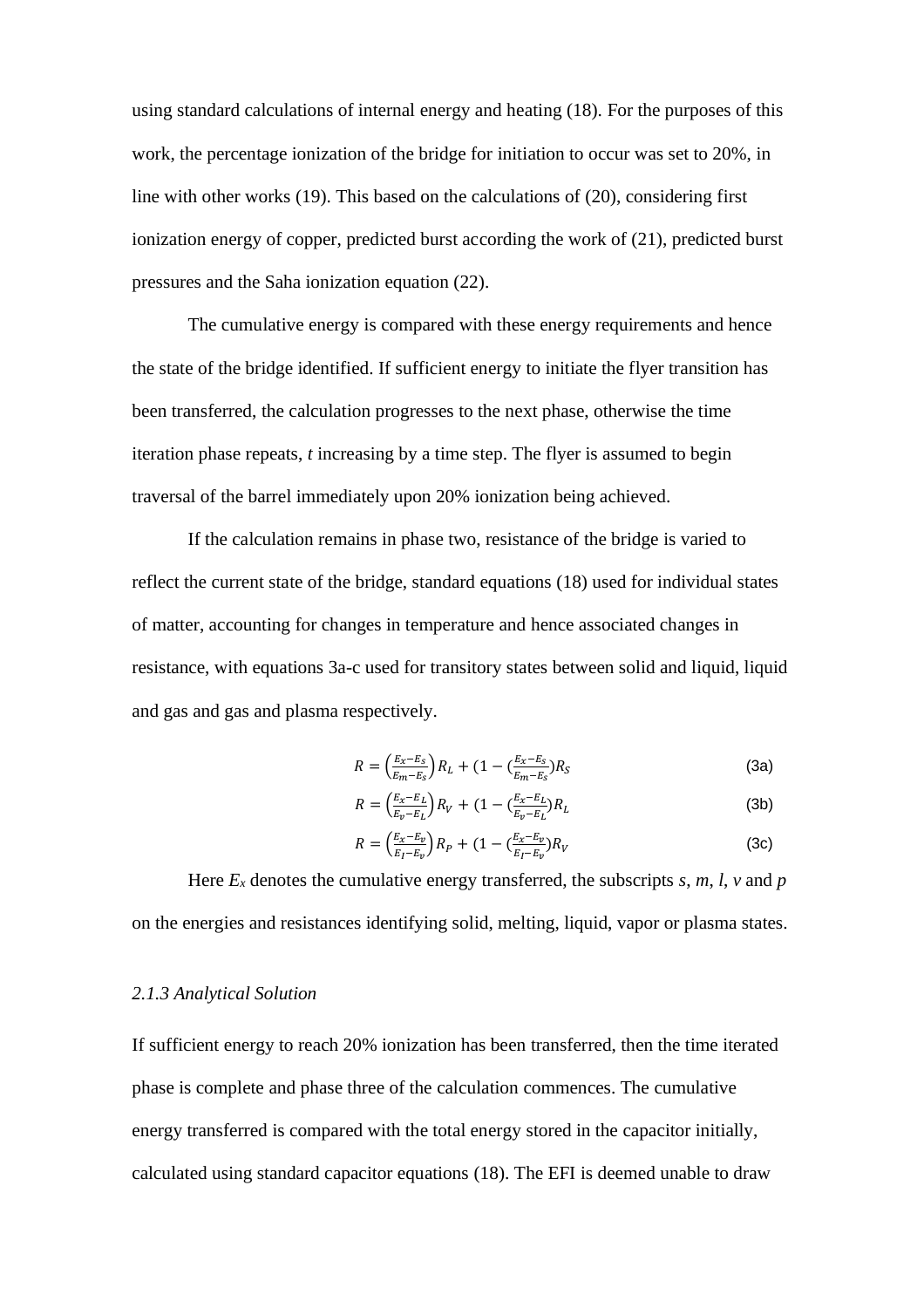sufficient energy from the capacitor to fire if the model produces a difference less than or equal to zero. If the difference is greater than zero then all of the energy remaining in the capacitor is assumed to be transferred to the kinetic energy of the ejected material (i.e. bridge and flyer). This remaining energy, denoted *EK*, is then substituted into the Gurney equation for an infinitely tamped structure (in line with the geometry of the EFI used to gather the empirical data used for verification). This is re-arranged to form equation 4.

$$
v_f = \left(\frac{M}{c} + \frac{1}{3}\right)^{-\frac{1}{2}} \cdot \sqrt{2E_K}
$$
 (4)

where *M* is the mass of the flyer, *C* is the mass of the bridge and  $v_f$  is the ejected velocity of the flyer. As the bridge has smaller dimensions than the barrel, *M* was calculated based on empircal observations from (13). *M* is taken to be the area of the ejected bridge multiplied by the thickness and density of the flyer layer, in line with observations from other work (13).

A correlation between observed mass ejection and initial firing voltage was identified and extrapolated for firing voltages beyond the firing conditions of the EFI-CDC system.

#### *2.2 Numerical Model*

This velocity is then fed into the initial conditions of the numerical model to compute a ToAD; hence calculation from initial electrical conditions to ejected flyer velocity and ToAD is demonstrated. ToAD from these calculations is considered equivalent to the time at which an explosive has acquired its maximum amount of energy from initial shock interaction, identified by (12) to be key to calculating the critical energy criterion.

The model was computed for a range of initial capacitor voltages:  $0 - 3000V$ . The model was also computed considering two mass boundary conditions: the mass of a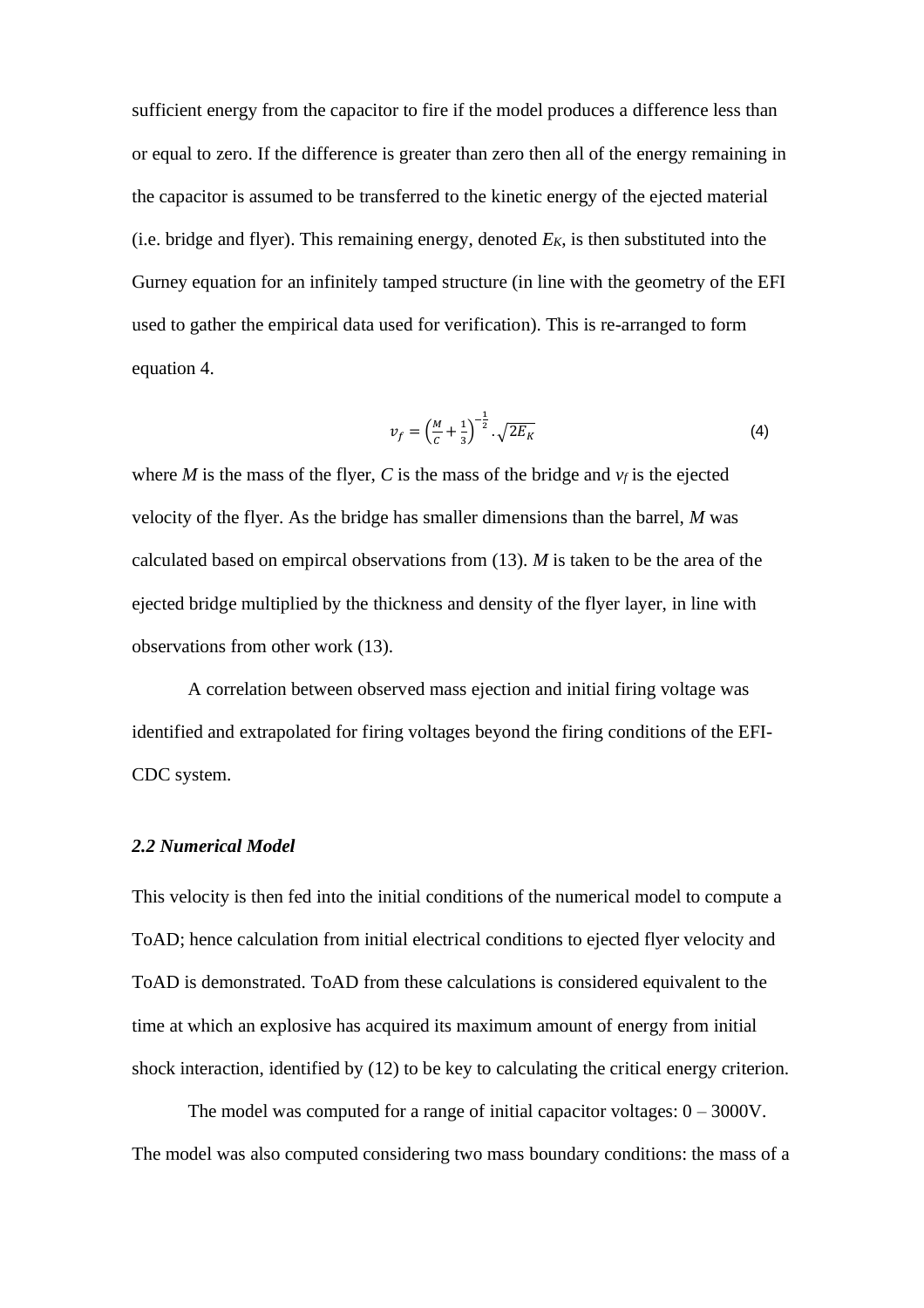fixed volume (defined by initial bridge geometry, as has been considered in previous studies (6)) and a mass which varies with initial capacitor voltage (based on observations from (13)). The results from both of these scenarios are considered Section 4.

The geometry of the region of interest of the EFI (around the barrel) was modelled to include all layers: the tamper, the conductive bridge, the insulating flyer and the barrel with hole aligned axially with the bridge center. Model dimensions conformed with the manufacturing specification of the EFI used in the empirical investigation (13) and a plane of symmetry transecting the center of the barrel was applied to increase solving efficiency (see figure 1).



Figure 1. EFI cross section from FEA model.

The input variable for the numerical model was the flyer velocity, which has been demonstrated empirically to be dependent upon initial capacitor voltage. Calculation of the input velocity was predicted analytically for a range of initial capacitor voltages which were then applied to the underside of the bridge.

Once material defined strain limits (23) within individual mesh elements were exceeded, these elements were recorded by the model as having failed; however, their momentum was retained in the simulation. This is comparable with a flyer breaking apart during transition. Whilst thick flyers have been demonstrated to remain solid, thinner flyers have been shown to vaporize, ionize and breakup (24, 25). The expansion and traversal of flyer layer and the plasma that trailed it were modelled translating up the barrel.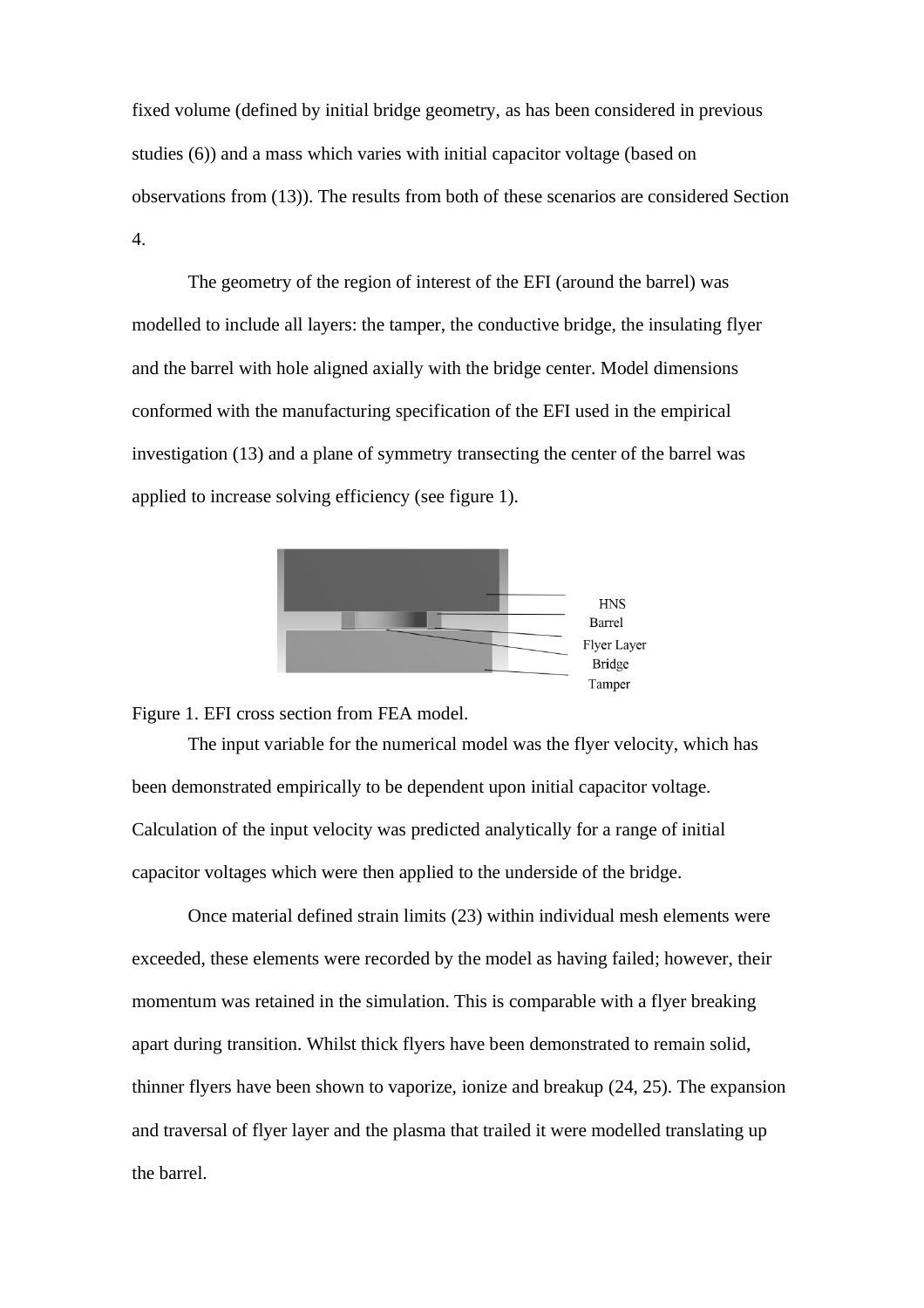Several distinctive events within the flyer transition of the barrel are predicted; figure 2 traces these kinematics of the top and bottom surfaces of the flyer (henceforth denoted 'A' and 'B', respectively) throughout their journeys up the barrel and into the underside of the pellet and identifies these events.

Prior to point 1, A is accelerated up the barrel. Between points 1 and 2 A has reached a constant velocity and, at point 2, begins to decelerate owing to impact with the pellet mounted at the top of the barrel. This impact is witnessed by the displacement trace of A provided in figure 2. The deceleration of A persists until point 3 as it continues to impact the explosive pellet. Points 3 to 4 exhibit the ongoing impact as trailing material (between A and B) compresses to cause re-acceleration of A.

Oscillations in B's velocity and A's displacement between points 4 and 5 demonstrate the re-compaction of the ejected material.

Figure 2 shows B arriving at the top of the barrel, denoted as a displacement of 1. The velocity of A also rapidly decelerates at point 5. As such, for the purposes of this work, impact is defined to have ended at point 5.

It should be noted that any shockwaves generated by energetic material impacted have been disregarded in this work to focus on variable mode of independent operation of the EFI unit.

The profile traced in [Figure 2](#page-11-0) does not contradict those detected via velocimetry methods (26). The velocity profile of the trailing face (B) is very different to that of the leading face (A). When using optical means to track such motion, the bulk nature of the material in transit would partially obscure the independent propogation of surfaces A and B up the barrel. Furthermore, velocimetric techniques (26, 27) with line-of-sight real-time velocity measurements, observing a flyer during barrel transit, will not see deceleration of A between points 2-3 as no material exists atop the barrel for interaction with A. Where windows are used to mimic a flyer-pellet impact event, traditional flyer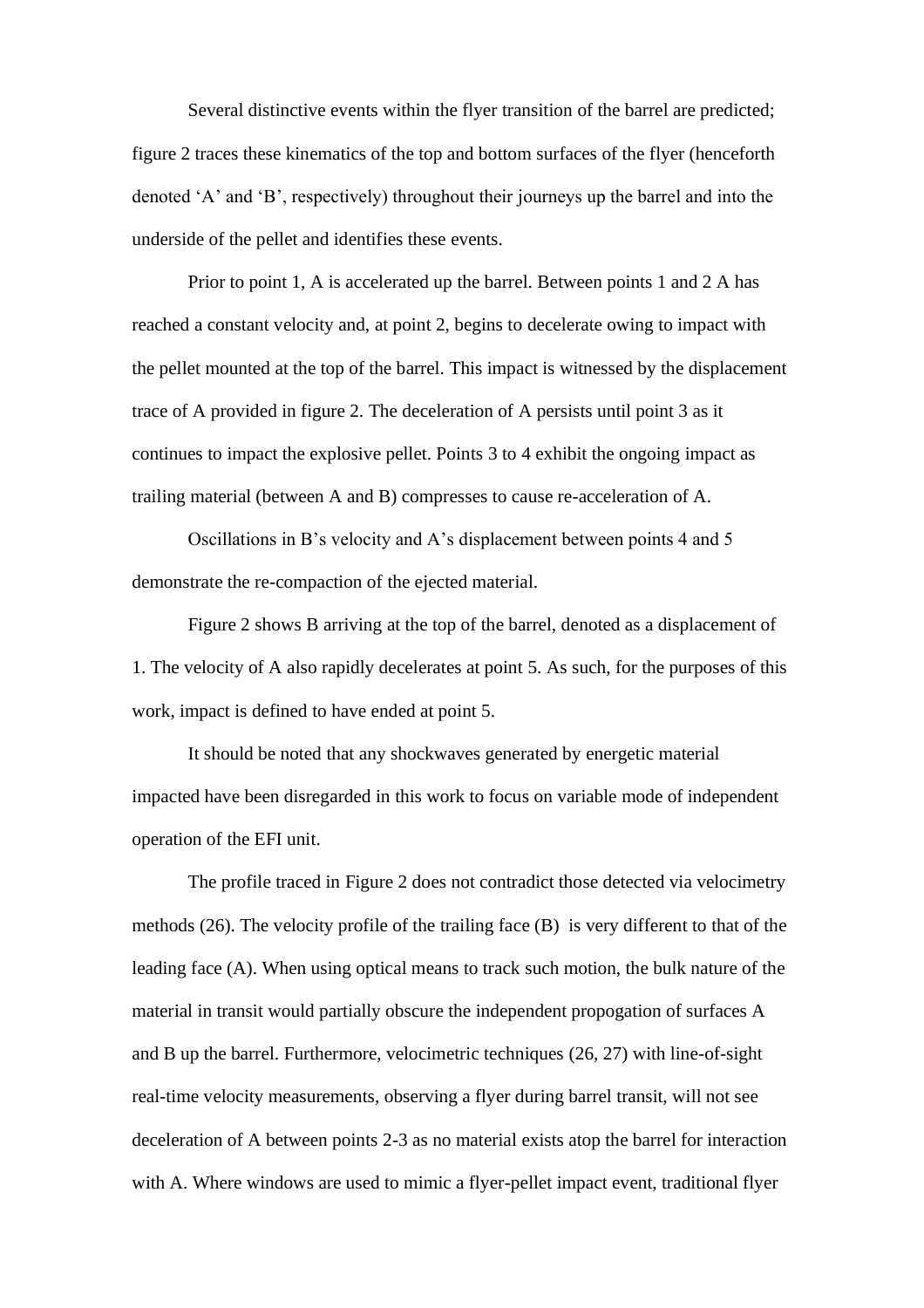material such as kapton is transmissive at multiple wavelengths wherein copper bridge plasma will be emmissive (28, 29); hence, surfaces A and B will be indistiguishable through velocimetry. The model presented herein allows users to investigate the critical interaction between ejected material and explosive pellet that would take place during real-world operation. Comparable results with acceleration periods of the same order of magnitude as previous studies are demonstrated (26).



<span id="page-11-0"></span>Figure 2. Normalised flyer velocity and displacement profile during barrel translation: leading face (A) velocity  $(-)$  and displacement  $(\cdots)$ , trailing face (B) velocity  $(-)$  and displacement (···). Inset: schematic cross section of EFI during initiation showing leading face (A) and trailing face (B) of the ejected material.

The simulation observed the time delay between flyer front (A) and end (B) of material arrival to vary with velocity. Simply described, higher velocitiy inputs resulted in the ejected material becoming proportionally more dense as it traversed the barrel. As a result, ToAD varied dependent upon initial conditions.

#### **3 Laboratory Experimentation**

In conjunction with the modelling, data collected from laboratory experimentation was also analyzed. The arrangement of (13), as displayed in figure 3, used two photodiodes to measure the time of initiation (PD1) and time of arrival (PD2) of material at the top of the barrel.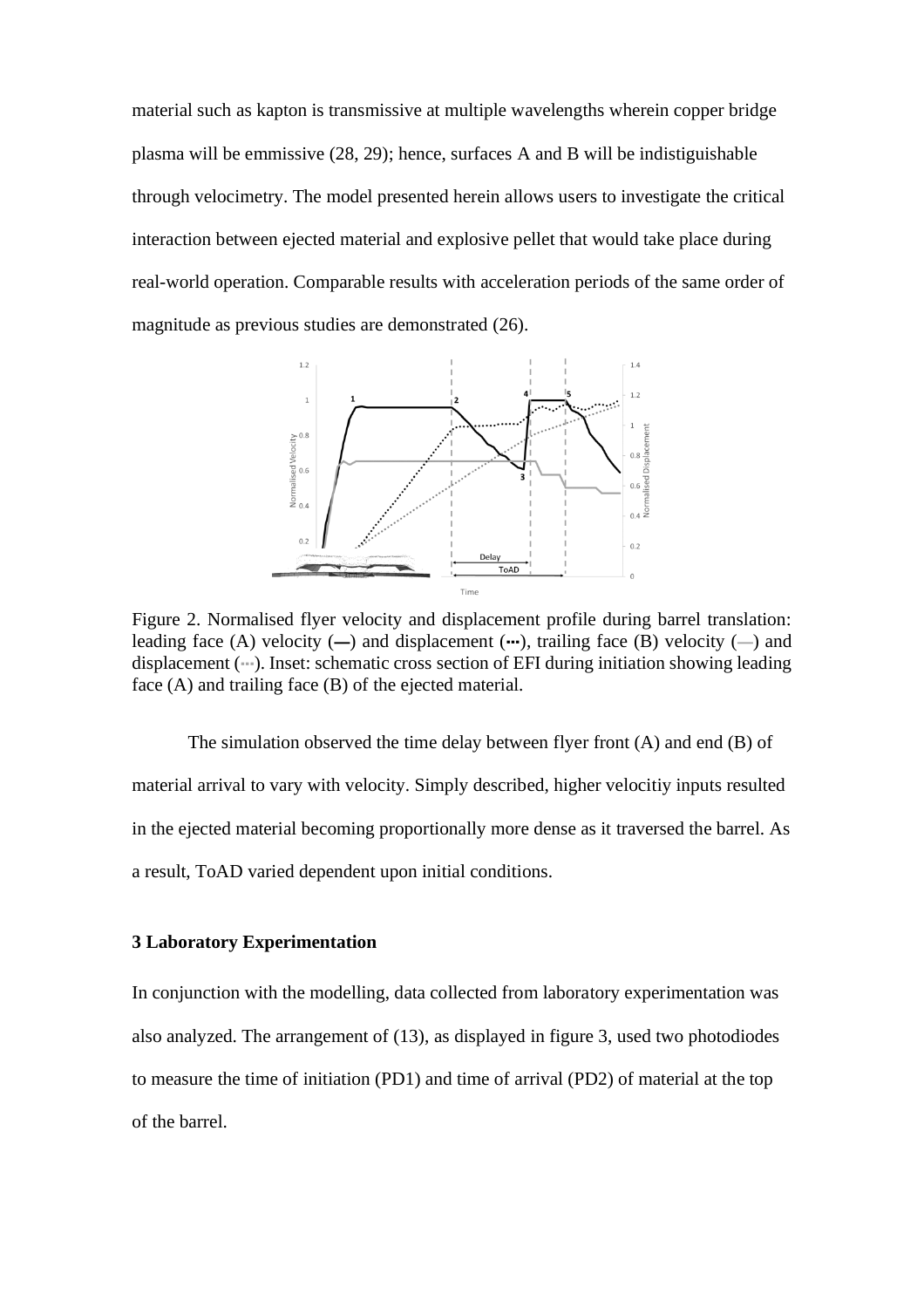Additional to the processing of (13), a further point was identified from the signal detected at PD2, namely the time at which that signal returned to pre-event levels. The calculation method utilized was identical to that of (13), using discretization, looking for deviation from initial levels beyond user defined tolerances and marking this as the point of interest. The data was examined twice, once looking forward to identify the point where arrival of material began and the second looking in reverse to identify when the material finished arriving.

The difference between these two values can be calculated and hence a ToAD from the arrival of the flyer front and the end of the plasma traversing behind it can be discerned. Whilst mass ejected could not be directly measured in (13), estimates of volume of mass ejected were collated from micrographs for use in this work.



Figure 3. Laboratory experimentation setup.

## **4 Results and Discussion**

Average velocities of flyer traversal along the barrel from the analytical model were recorded and compared with the laboratory results of (13) and are presented in figure 4.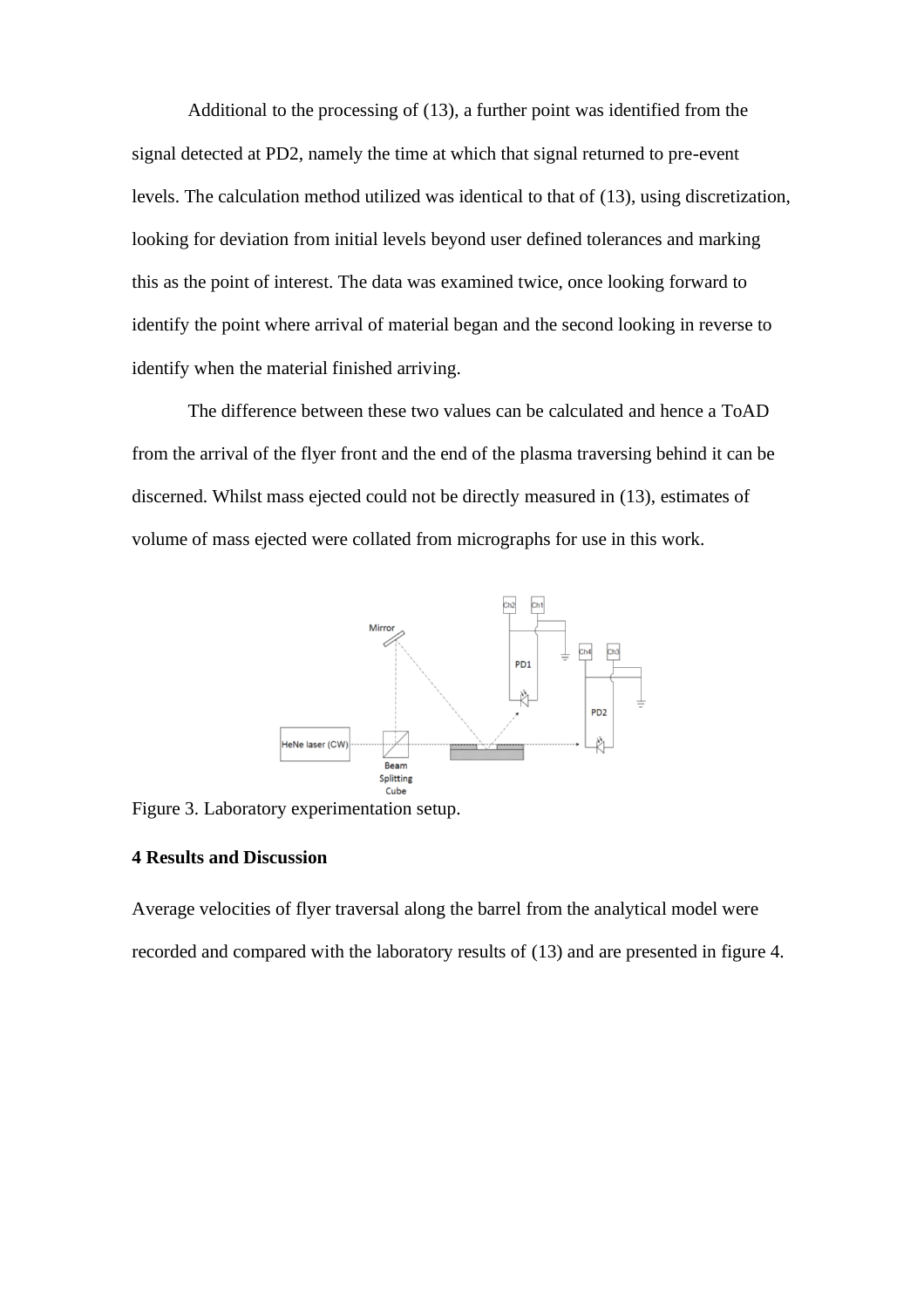

Figure 4. Laboratory measured  $(\diamondsuit)$ , with error bars, and analytically calculated flyer velocities, with fixed  $(\circ)$  and variable  $(X)$  mass of material ejected for a range of initial capacitor voltages.

The analytical calculations were performed twice for each initial capacitor voltage. The first data set assumed a constant mass of material ejected for each data point, as has been used by other authors (6). These points have a more linear trend than observed in the experimental results of (13). The initial capacitor voltage in figure 4, which displays three plots (fixed initial volume, capacitor voltage dependent volume and empirical measurement), indicates the voltage at which the two methods of mass ejection calculation intersect; this intersection marks the only point at which the fixed initial volume bridge geometry prediction of ejected mass is valid.

The second data series collected from the analytical model varied the mass removed by using measurements taken from micrographs from (13) to produce a relationship between initial voltage and ejected mass. The improved correlation in velocity trends highlights the validity of variable mass ejection with respect to initial capacitor voltage. A greater understanding of the relationship between initial capacitor voltages and mass ejected is required before a fully predictive analytical model can be developed for wider ranges of EFI.

As can be seen from figure 4, when considering a variable mass, the trend of the laboratory results is in close agreement to that of the simulated predictions for the initial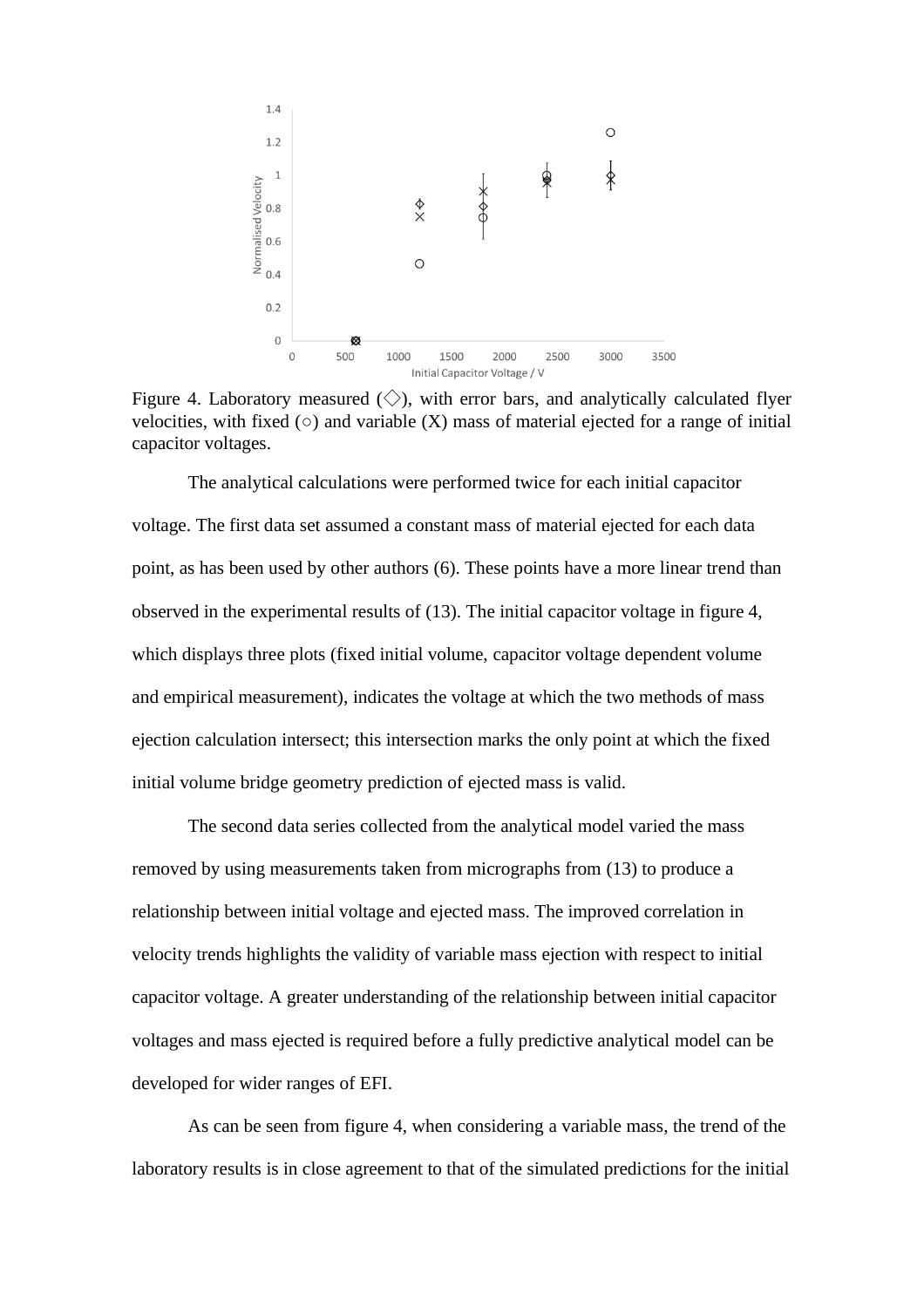capacitor voltages trialed. As expected, lower initial capacitor voltages (meaning less energy stored within the capacitor) resulted in less energy transferred to the EFI and hence, less through the bridge, resulting in a lower flyer velocity. The strong agreement between laboratory experimentation and analytical modelling highlights the reliability of the findings identified by (13) of variable mass ejection for initial conditions, as well as the validity of the analytically predicted velocities.

From the numerical model ToAD were recorded for a range of velocities. These ToAD were compared with empirical results (13), as shown in figure 5. Here it can be seen that these model results correlate well and are of the same order of magnitude as results from other studies (6). Empirical data for lower flyer velocities were not obtained as, when considering figure 4, lower velocities require lower initial capacitor voltages. It has already been demonstrated both experimentally and, with this work, analytically, that these lower velocities are not achievable for the EFI model tested (the CDC energy is insufficient to vaporize the bridge).



Figure 5. Laboratory measured  $\langle \rangle$  and numerically modelled  $(X)$  Time of arrival duration (ToAD) for material ejected at a range of initial velocities. Inset: Magnification of right-hand region of graph.

ToAD was observed to be extended by the increased distance between the front (A) and rear (B) surfaces of the ejected material. Numerical modelling has demonstrated that lower velocities produced slower barrel transitions and a non-linear relationship between velocity and ToAD. Whilst increasing ToAD has been investigated previously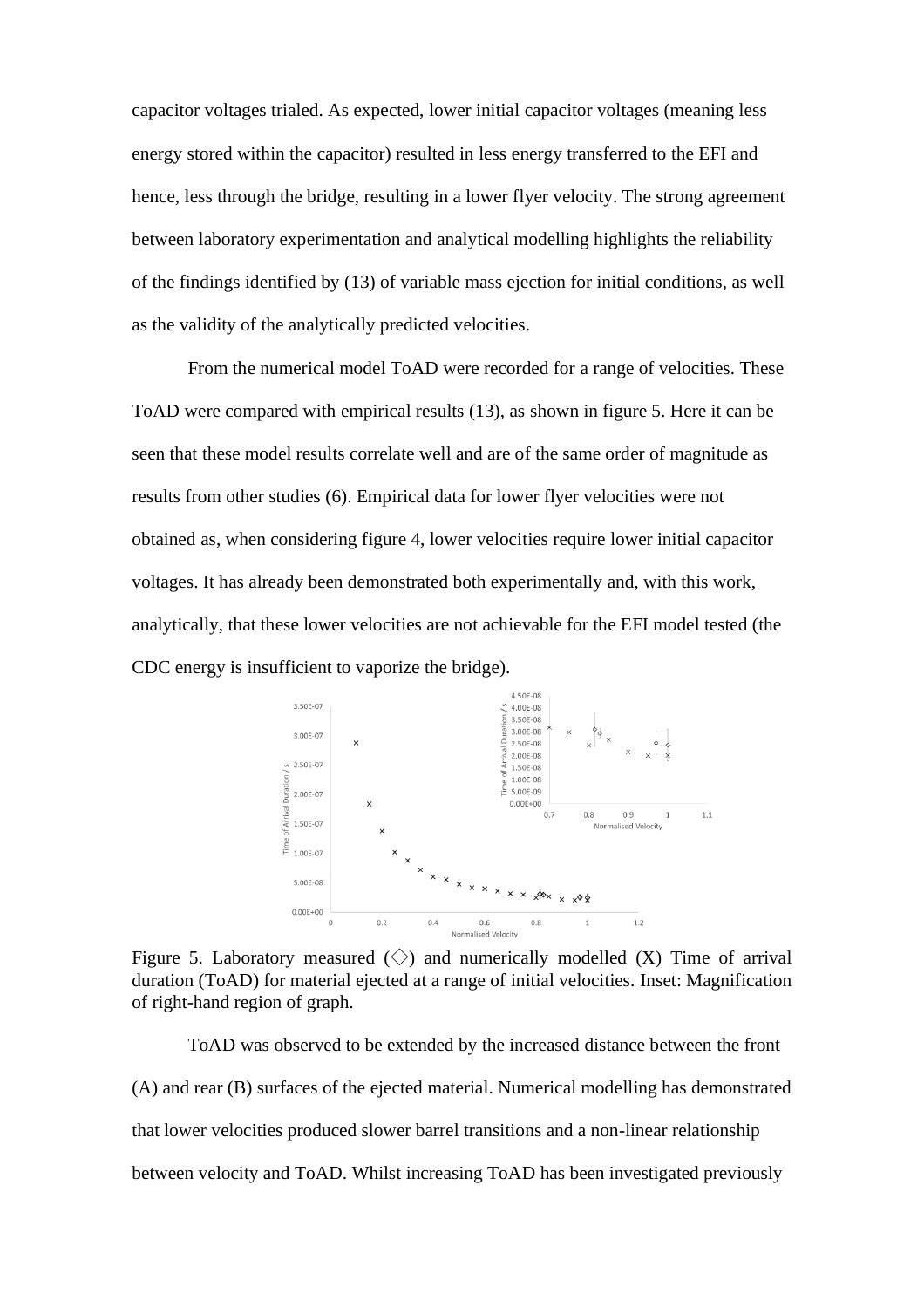through the utilization of variable flyer thickness, as discussed earlier, this work demonstrates that some controllability through initial capacitor voltage is also possible.

The numerical model offers explanation for the temporal elongation of material ejection: during initiation the flyer layer domes due to flyer and bridge material expansion, facilitating elongation of the material to be ejected. The initial doming of the flyer whilst remaining attached is in line with (30); furthermore, bridge expansion aligns with (31). Comparison of results with other authors works highlights similarity in delay times between the model predictions of this work and those of (32) for the central region of the bridge and flyer. Behaviour predictions of this work differ from those of (32) in peripheral regions of the flyer and bridge. Bridge geometry within the FEA model of this work was simplified (by removal of complex curvature). The plume front (A) of arriving material demonstrably differed in shape as a result of bridge geometry modification. It is proposed that this is the reason for differing behaviour prediction concerning peripheral regions of the flyer and bridge between this study and that of (32). The advantage of the numerical model presented herein is its ability to solve without the requirement for supercomputer access (as with  $(32)$ ), whilst still predicting comparable ToAD.

Increased time durations between points 2 and 4 were observed within the FEA model for lower initial capacitor voltages, denoting greater temporal separation between the top (A) and bottom (B) of material ejection plume, increasing the ToAD. Larger capacitor voltages/greater velocity flyers see a greatly reduced region 2-4 and hence shorter ToAD.

Use of numerical modelling to simulate voltage increase, for the purpose of influencing flyer velocity, highlights a reduced overall time between stages 2-5. The time in each phase of transit is increased; however, some phases of the transit are increased by a greater proportion. Reduction in voltage yields an increased time delay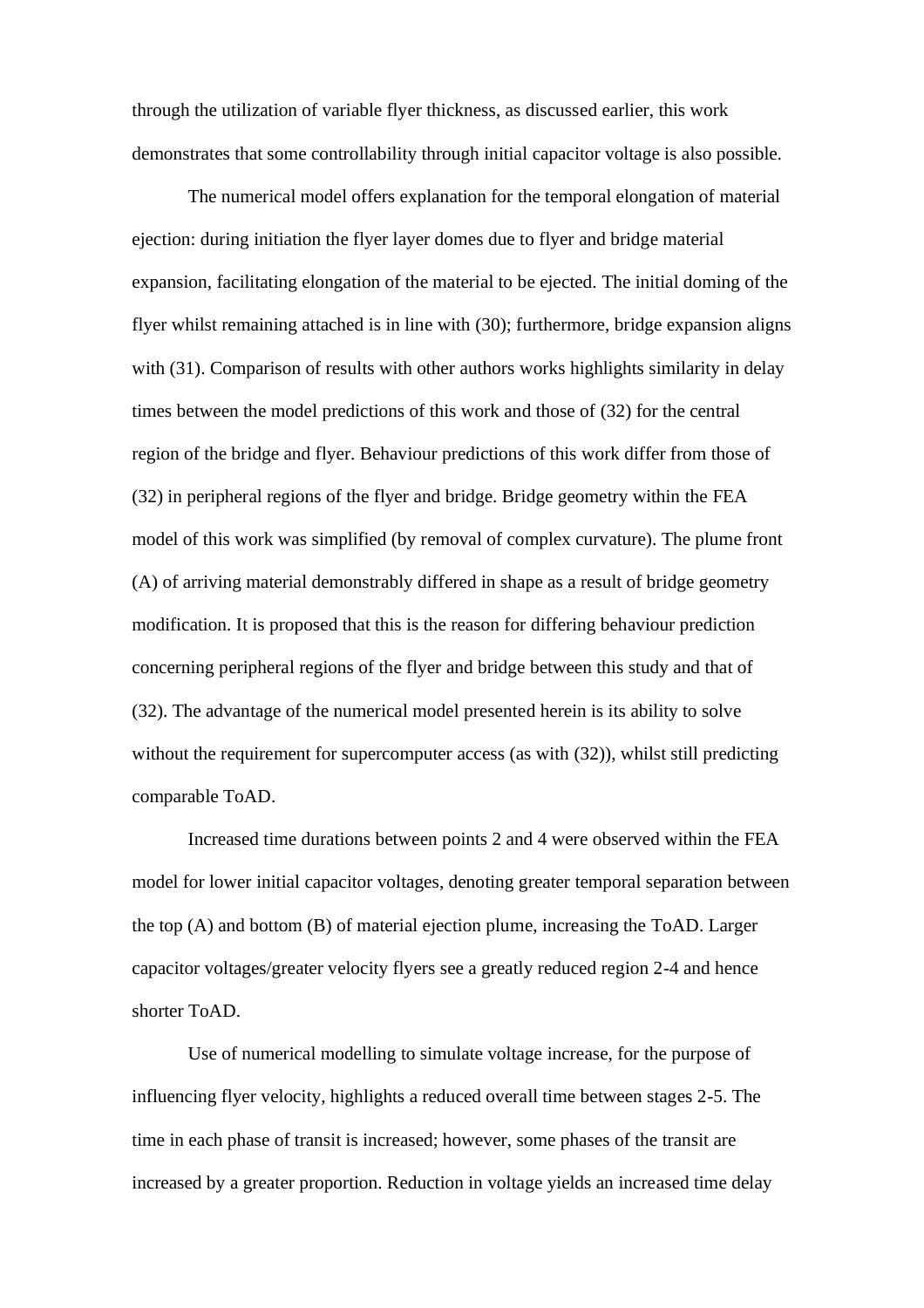between the leading (A) and trailing (B) edge. Higher voltages have shorter transit times without reaching a maximum velocity by the end of the barrel.

When considering the proportion of time in each phase of transit, reduction in voltage yields lower initial velocities but also reduces the proportion of the transition in stages 2-4 whilst increasing the proportional duration in stage 4-5. Whilst lower voltages produce a longer transit duration, more of the transit duration is spent in the final stage; delivering a lower momentum over a longer time duration. By considering the leading face (A), the time dependent delivery of momentum (and therefore force and pressure) to the pellet becomes attainable.

Other studies have looked at increasing mass through increased flyer thickness and its influence on velocity (33, 34, 35). Comparison between the signal modulation approach proposed herein and flyer mass increase is plotted in figure 6; mass increase reduces the overall proportion of transit in stages 2-4 and increases the duration of stage 2-4 as well as stage 4-5. The ToAD is defined as in figure 2; whilst the velocity profile is not typical of that observed, this is owing to the separation of leading and trailing surfaces, A and B respectively. These authors can find no evidence of independent velocity logging of surfaces A and B in literature.

Increasing mass exhibits a similar trend in transit profile modulation to that of reducing initial capacitor voltage although the proportional variation of velocities are not equal.

This highlights that either increasing the mass of flyer or reducing initial capacitor voltage increases the distance between front (A) and trailing (B) edge of ejected material. Furthermore, figure 6 demonstrates that, whilst mass modification does influence ToAD, a halving of initial velocity through voltage modulation has greater proportional impact on the ToAD compared with doubling the mass, particularly during the 2-4 phase.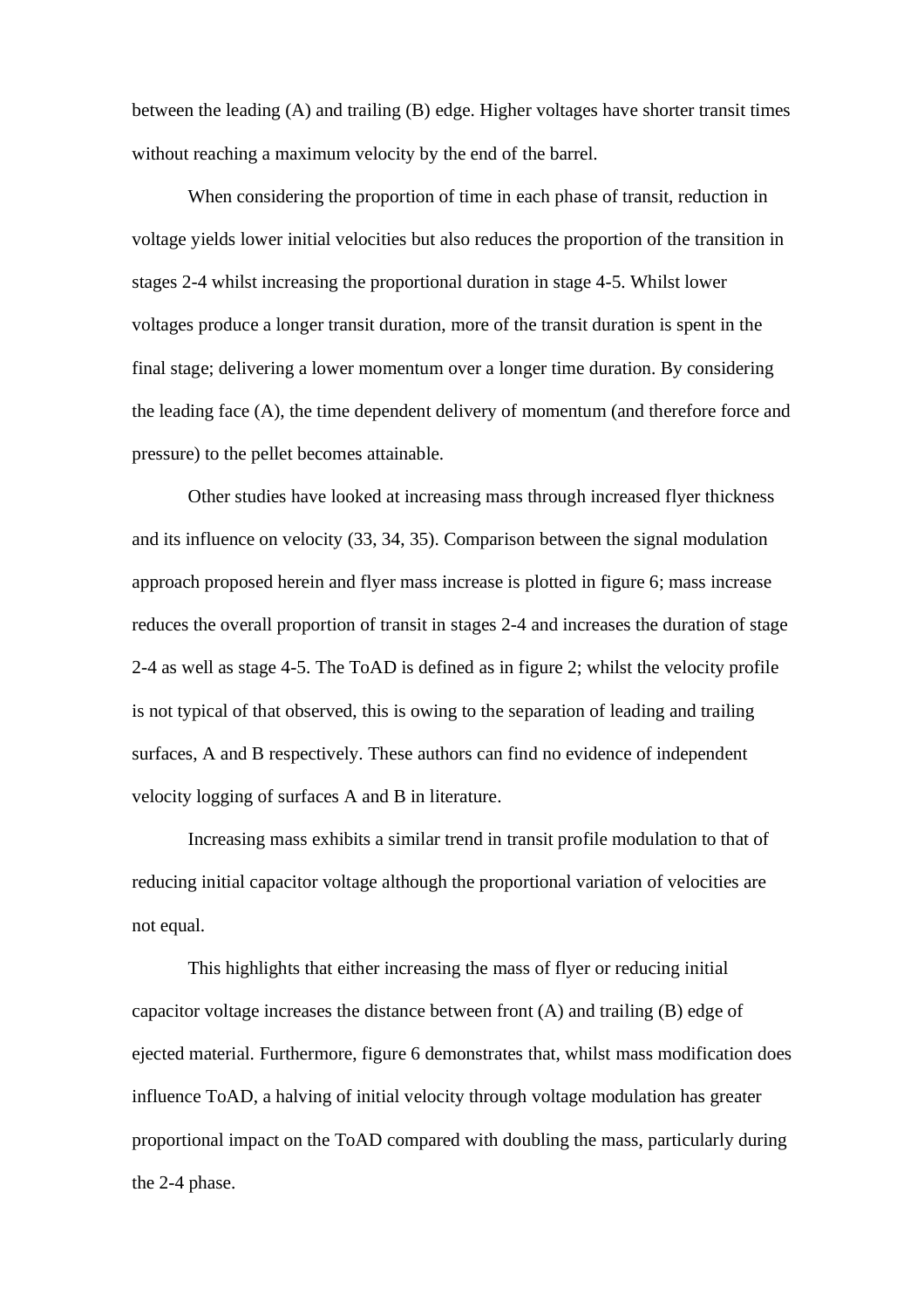Mass modification is clearly impracticable following initiator installation and cannot be implemented remotely prior to EFI operation from a single installed EFI unit. Despite the apparent functional benefits of voltage modulation, it is known that the delivery of energy required to potentially yield deflagration effects (16) is not obtainable from the EFI-CDC in standard operation.

EFI initiations where stage 4-5 is not present (i.e. high initial capacitor voltage or low mass flyers) do not reach their maximum velocity after stage 3 because they are still accelerating at the top of the barrel. In these cases, the flyer does not carry its maximum possible momentum as it meets the bottom of the pellet. This suggests that operating this geometry of EFI in combination with the length of barrel implemented in (13) whilst using a high initial capacitor voltage is inefficient.



Figure 6. Numerical model flyer velocity profile of upper surface (A) during barrel transition: control example  $(-)$ ; double the flyer mass  $(-)$ ; half the initial capacitor voltage  $(-)$ ; half the capacitor voltage and double the mass  $(-)$ .

#### **5 Conclusion**

The work presented involves analytical and numerical models which, in combination, enable calculation of the velocity of both the top and bottom surface of EFI ejected flyer-plasma material. By extension, such velocity trends can infer the time dependent delivery of momentum (and therefore force and pressure) to the pellet. These velocities also facilitate the prediction of the time of arrival duration (ToAD) of the ejected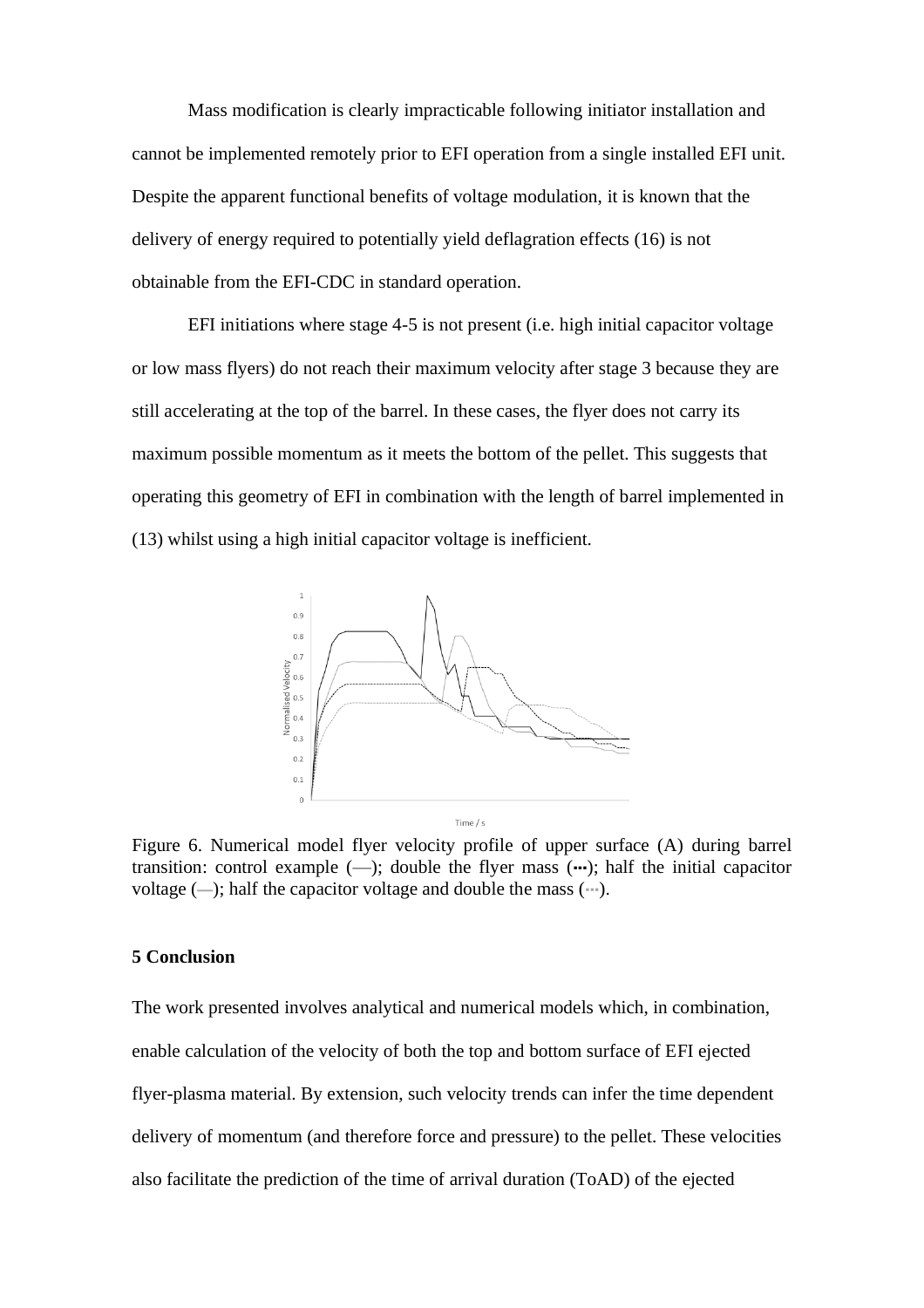material at the bottom surface of an explosive pellet for which impact duration is of particular relevance.

Both the numerical model and its analytical initial conditions have independently produced results which are validated by the data collected in other studies. Furthermore, the variable mass ejection observed previously has been supported by comparison of its inclusion and exclusion from the analytical calculation; inclusion of a variable mass demonstrated a much closer correlation with data collected experimentally. This, combined with the demonstrable influence of mass on the final ToAD profile, highlights an area of further investigation necessary for the construction of an holistic model incorporating fully predictive mass variability based on input parameters such as initial capacitor voltage.

A numerical model compared the influence of flyer mass variation to that of voltage modulation on the flyer velocity and therefore ToAD. Whilst both influence the final ToAD profile, mass variation was observed to have a smaller effect than that of voltage modulation and is functionally impracticable without hardware modification. Conversely, voltage modulation is inherently variable and therefore well suited to remote and/or short notice implementation to enable selectable modes of EFI operation.

The simulation work presented herein demonstrates that the reduction of ToAD, suitable to achieve a non-detonation effect such as deflagration, with the present capacitor discharge circuit (CDC) and commercial EFI configuration is not viable. Whilst this work shows that lower initial velocities can yield increased ToAD, these may not be physically reproducible. This is because the capacitor voltages required to initiate a flyer transition of such a low velocity are insufficient to vaporise the bridge. To achieve switchable modes of operation from a single piece of EFI hardware, a design modification to either the EFI or the CDC is deemed to be necessary as a result of this work.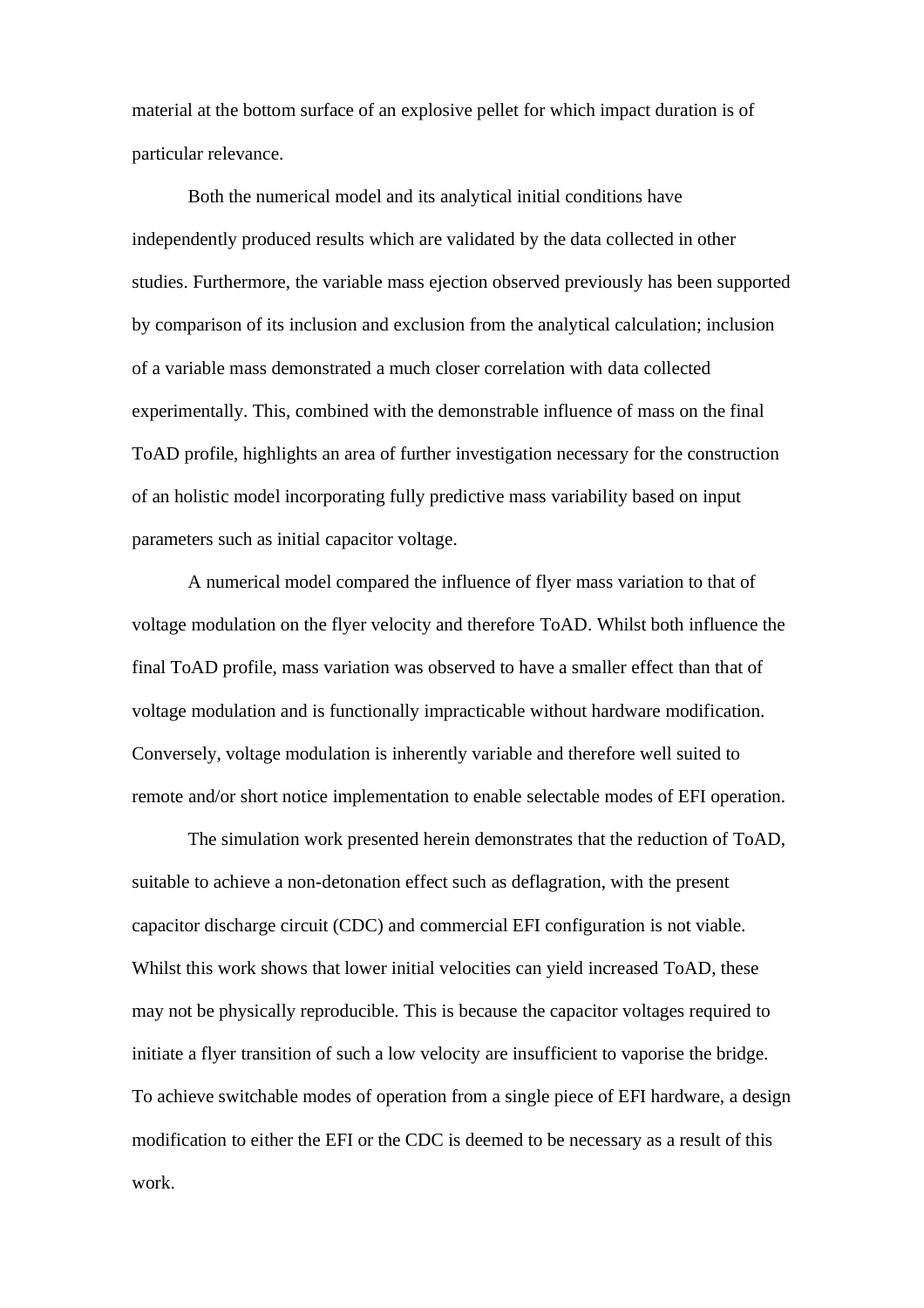# **References**

- (1) Stroud, J. R., "A New Kind Of Detonator The Slapper," Lawrence Livermore National Laboratory, Livermore, 1976.
- (2) Schmidt, S. C., Seitz, W. L., and Wackerie, J., "An Empirical Model to Compute the Velocity Histories of Flyers Driven by Electrically Exploding Foils," Los Alamos Scientific Laboratory, Los Alamos, New Mexico, 1977.
- (3) Gurney, R. W., "The Initial Velocities of Fragments from Bombs, Shells, Grenades," Ballistic Research Laboratories, Aberdeen, Maryland, 1943.
- (4) Furnberg, C. M., Peevy, G. R., Brigham, W. P. and Lyons, G. R., "Computer Modelling of Electrical Performance of Detonators," in 31st Joint Propulsion Conference and Exhibit., San Diego, 1995.
- (5) Ghosh, A., "Modelling and Simulation of Burst Phenomenon in Electrically Exploded Foils," Terminal Ballistics Research Laboratory Electro Explosive Devices (EED) Division, Ropar, India, 2012.
- (6) Nappert, L., "An Exploding Foil Initiator System," Defence Research Establishment, Valcartier, Québec, 1996.
- (7) Smetana, W., Reicher, R., and Homolka, H., "Improving reliability of thick film initiators for automotive applications based on FE-analyses," Microelectronics Reliability, vol. 45, pp. 1194 - 1201, 2005.
- (8) Christensen, J. S., and Hrousis, C. A., "Three-Dimensional Magnetohydrodynamic Simulation of Slapper Initiation Systems," in 14th International Detonation Symposium, Coeur d'Alene, ID, 2010.
- (9) Schwarz, A. C., "Shock-Initiation Sensitivity of Hexanitrostilbene (HNS)," in Seventh Symposium (International) on Detonation, 1981.
- (10) Price, D., "Effect of Particle Size on the Shock Sensitivity of Pure Porous HE," Naval Surface Weapons Centre, Silver Spring, Maryland, 1986.
- (11) James, H. R., and Hewitt, D. B., "Critical Energy Criterion for the Initiation of Explosives by Spherical Projectiles," Propellants, Explosives, Pyrotechnics, vol. 14, no. 6, pp. 223 - 233, 1989.
- (12) James, H. R., "Critical Energy Criterion for the Shock Initiation of Explosives by Projectile Impact," Propellants, Explosives, Pyrotechnics, vol. 13, no. 2, pp. 35 - 41, 1988.
- (13) Borman, A. J., Dowding, C. F., Griffiths, J. D., and Seddon, D., "Exploding Foil Initiator (EFI) Modes of Operation Determined Using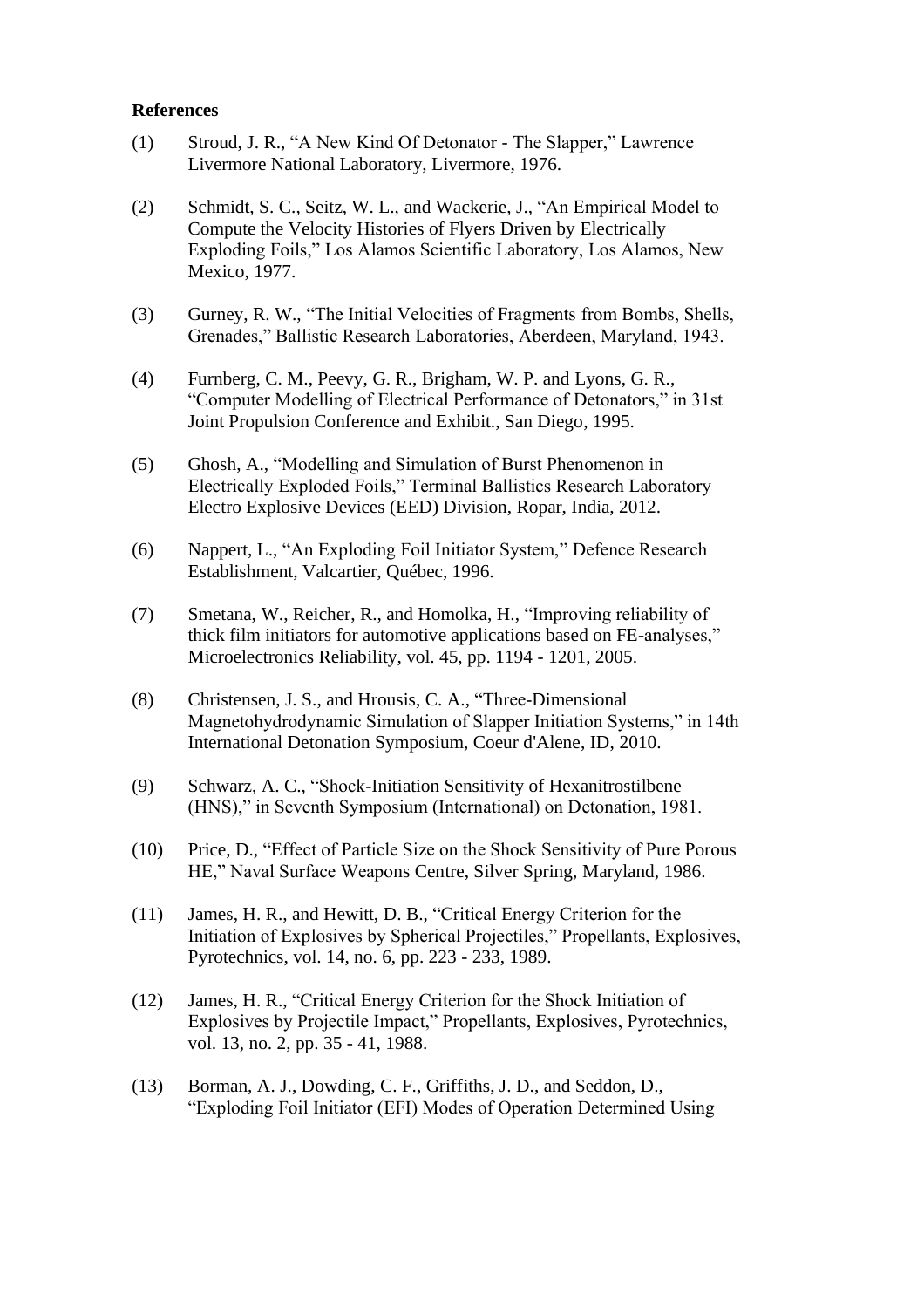Down-Barrel Flyer Layer Velocity Measurement," Propellants, Explosives, Pyrotechnics, vol. 42, no. 3, pp. 318-328, 2016.

- (14) Brundage, A. L., "Modeling Compressive Reaction in Shock-Driven Secondary Granular Explosives," in ASME/JSME 2011 8th Thermal Engineering Joint Conference, Honolulu, Hawaii, 2011.
- (15) Eurenco, "HEXANITROSTILBENE (HNS)," July 2013. [Online]. Available: http://www.eurenco.com/wpcontent/uploads/2013/07/HNS.pdf. [Accessed 14 July 2017].
- (16) Lienau, J. A., "Exploding Foil Initiator Qualifications," U.S. Army Missile Command, Redstone Arsenal, Alabama, 1993.
- (17) Graswald, M., "Precise Target Effects through Scalable Warhead Effects," in Delivering Precision Effects in a Complex Environment, Paris, 2013.
- (18) Pople, S., Advanced Physics, Oxford: Oxford University Press, 1996.
- (19) Yilmaz, M. Y., Design and Analysis of a High Voltage Exploding Foil Initiator for Missile Systems, Ankara: Middle East Technical University, 2013.
- (20) Richardson, D. D., Northeast, E. D., and Ryan, P. F., "An Exploding Foil Flying Plate Generator," Materials Research Laboratory, Melbourne, 1987.
- (21) Zentler, J. M., "FUSEL A Simple Simulation Model for a FLyer-Plate Detonator System," Lawrence Livermore National Laboratory, Livermore, 1982.
- (22) Chen, F. C., Introduction to Plasma Physics, New York: Plenum Press, 1977.
- (23) DuPont, "DuPont Products and Services: Polyimide Films," [Online]. Available: http://www.dupont.com/content/dam/dupont/products-andservices/membranes-and-films/polyimde-films/documents/DEC-Kapton-HN-datasheet.pdf. [Accessed 23 11 2018].
- (24) Bowden, M., PhD Thesis: The Development of a Laser Detonator System, Bedford: Cranfield University, 2014.
- (25) Zeng, Q., Li, B., Li, M., and Wu, X., "A Miniature Device for Shock Initiation of Hexanitrostilbene by High-Speed Flyer," Propellants, Explosives, Pyrotechnics, vol. 41, pp. 864-869, 2016.
- (26) Scholtes, J. H. G., Prinse, W. C., Bouma, R. H. B., and Meuken, B., "Development of exploding foil initiators for future IM," in 2007 Insensitive Munitions & Energetic Materials Technology Symposium